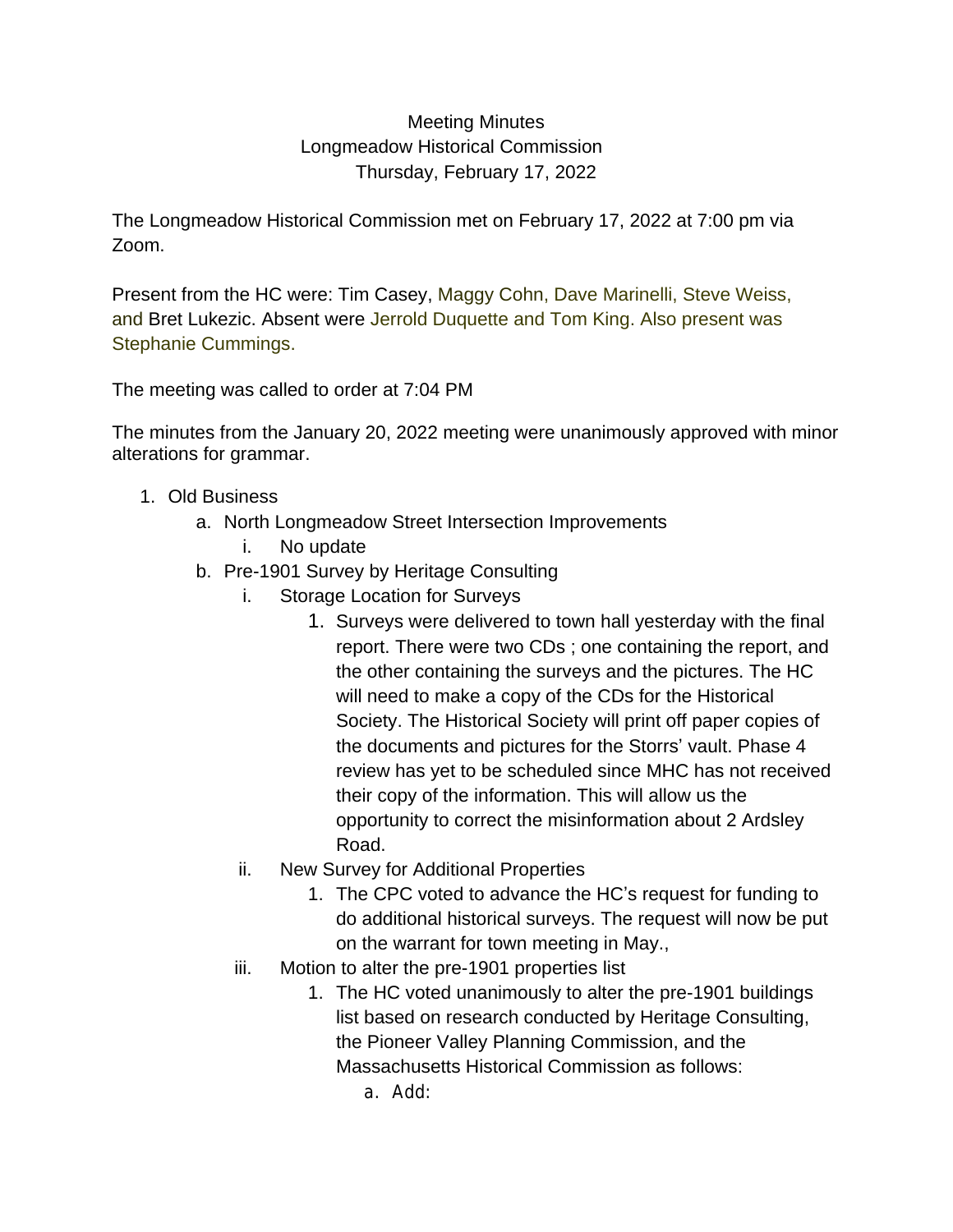- i. 2 Ardsley Road
- b. Remove:
	- i. 90 Birchwood Ave.<br>ii. 29 Crescent Road
	- 29 Crescent Road
	- iii. 67 Elmwood Ave.
	- iv. 87 Ely Road Barn (Demolished)
	- v. 30 Fairview Street
	- vi. 67 Ferncroft Street
	- vii. 23 Fernleaf Ave.
	- viii. 43 Forest Glenn Road
	- ix. 68 Hopkins Place
	- x. 91 Hopkins Place
	- xi. 107 Hopkins Place
	- xii. 38 Lawnwood Avenue
	- xiii. 132 Lawnwood Avenue
	- xiv. 79 Maple Road
	- xv. 51 Meadow Road
	- xvi. 67 Meadow Road
	- xvii. 21 Villa Street
	- xviii. 29 Warren Terrace
	- xix. 75 Warren Terrace
	- xx. 585 Longmeadow Street (Barn Only)
- 2. Tim said he would put in a ticket to alter the list for the website, inform the assessors of the corrected build dates, and notify the building demolition committee.
- c. The Old Town Hall on Longmeadow Street
	- i. The CPC advanced the Building Committee's request for \$10,000 for an architectural study. Maggy said she spoke with the town manager and was informed that Parks and Recreation is using the building and Maggy thought it might be a good spot for the senior center thrift shop. Tim stated that he thought that creating an ongoing, long term use for the building would support preserving the building should be included as part of the Plan for Historic Preservation.
- d. Historical Society
	- i. No update.
- e. 1607 Longmeadow Street
	- i. This item will be removed from the agenda as the house has been sold and is being renovated.
- f. Eversource
	- i. Tim proposed reviving the idea that was recommended in the 1988 Plan for Historic Preservation of the creation of a National Register Historic District that would include Williams Street from the Fire Station to the corner of Williams and Shaker Road, all of Parkside Drive, and Shaker Road from the corner of Williams Street and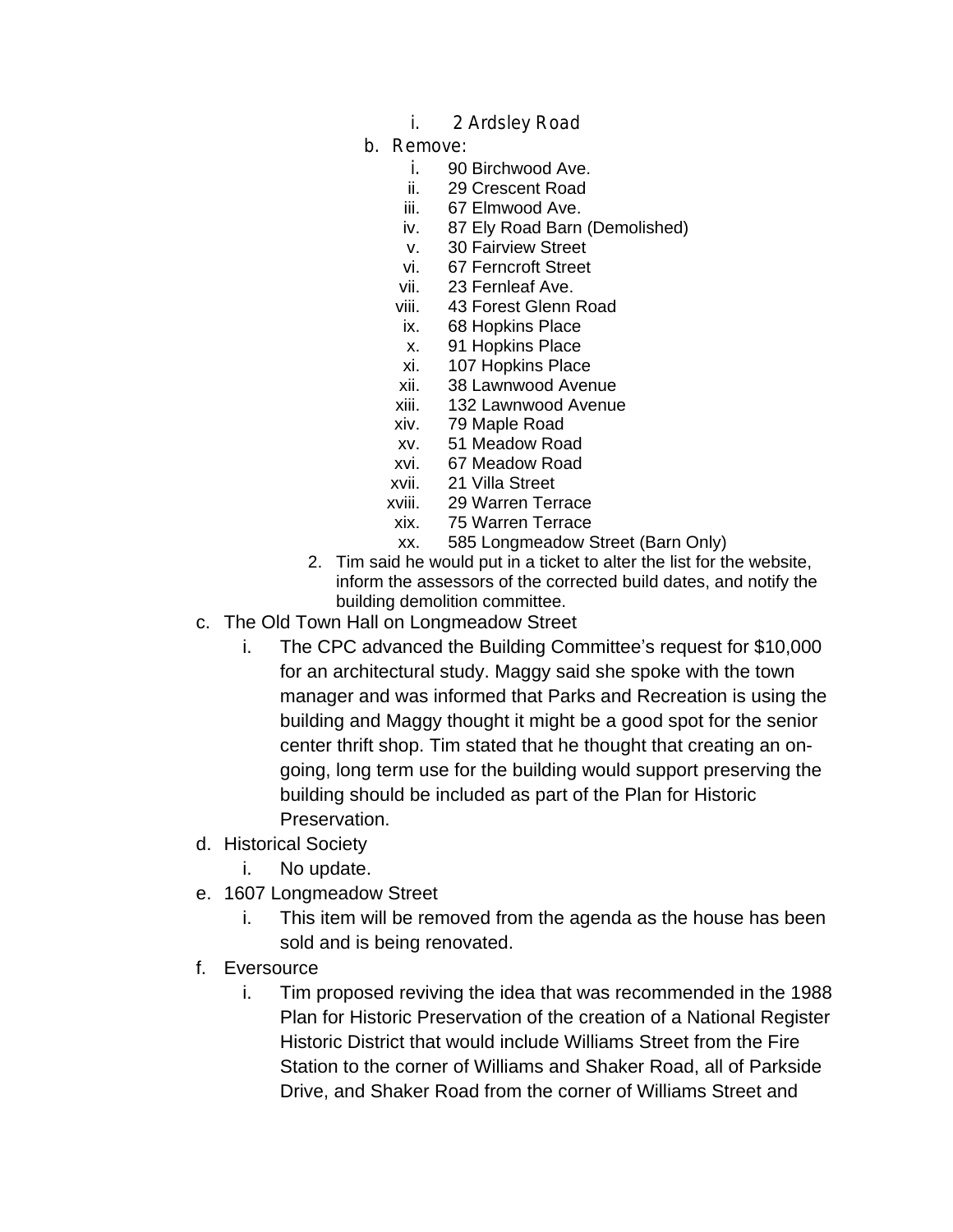Shaker Road all the way to the corner of Shaker Road and Hazardville Road as a means of the HC asserting more control over the proposed creation of a gas pipeline in the area. He expressed concerns about having a high pressure gas pipeline near so many historic buildings. While the HC did not necessarily agree if there should be a pipeline or not in town, they did agree that a pipeline in its current proposed location would be less preferable to a pipeline that ran through an uninhabited area of town.

- g. Updated Historic Preservation Plan
	- i. No update as Tom King was unable to make the meeting.
- h. Certified Local Government
	- i. Tim reported that Tom had presented the idea of Longmeadow becoming a CLG to the Historic District Commission who approved of the idea. Tim stated that the next step would be for members of both Commissions to get their resumes to either Tim or Tom by March 15th so that Tom could proceed with the next phase of the application process on both Commissions behalf.
- i. South Longmeadow Street National Historic District i. per Tim, the 1988 Surveys of properties on Longmeadow Street were not very comprehensive. When North Longmeadow Street was proposed as a National Registered Historic District those properties were resurveyed along with a few on South Longmeadow Street. The new survey work required to pursue a new Historic District would require more survey work than we are prepared to take on at this time. We will shelve this project until some future time.
- 2. New Business
	- a. Mailbox
		- i. There was no mail this month.
	- b. Annual Report
		- i. Maggy noted that she had submitted it on the behalf of the HC.
	- c. CPC Deadline Change
		- i. Steve informed the HC that the CPC had decided to move the deadline for its application process from the first week of December to November 1st for this year and the foreseeable future.
	- d. Maggie stated that she had read some interesting threads on the Preservation Massachusetts website that talked about state historic preservation funding for churches. She stated that many posters felt that as long as the part of the structure being preserved was not used directly for a religious function, it could receive local or state funding. Steve stated that the 3 part test outlined by the Massachusetts Supreme Judicial Court